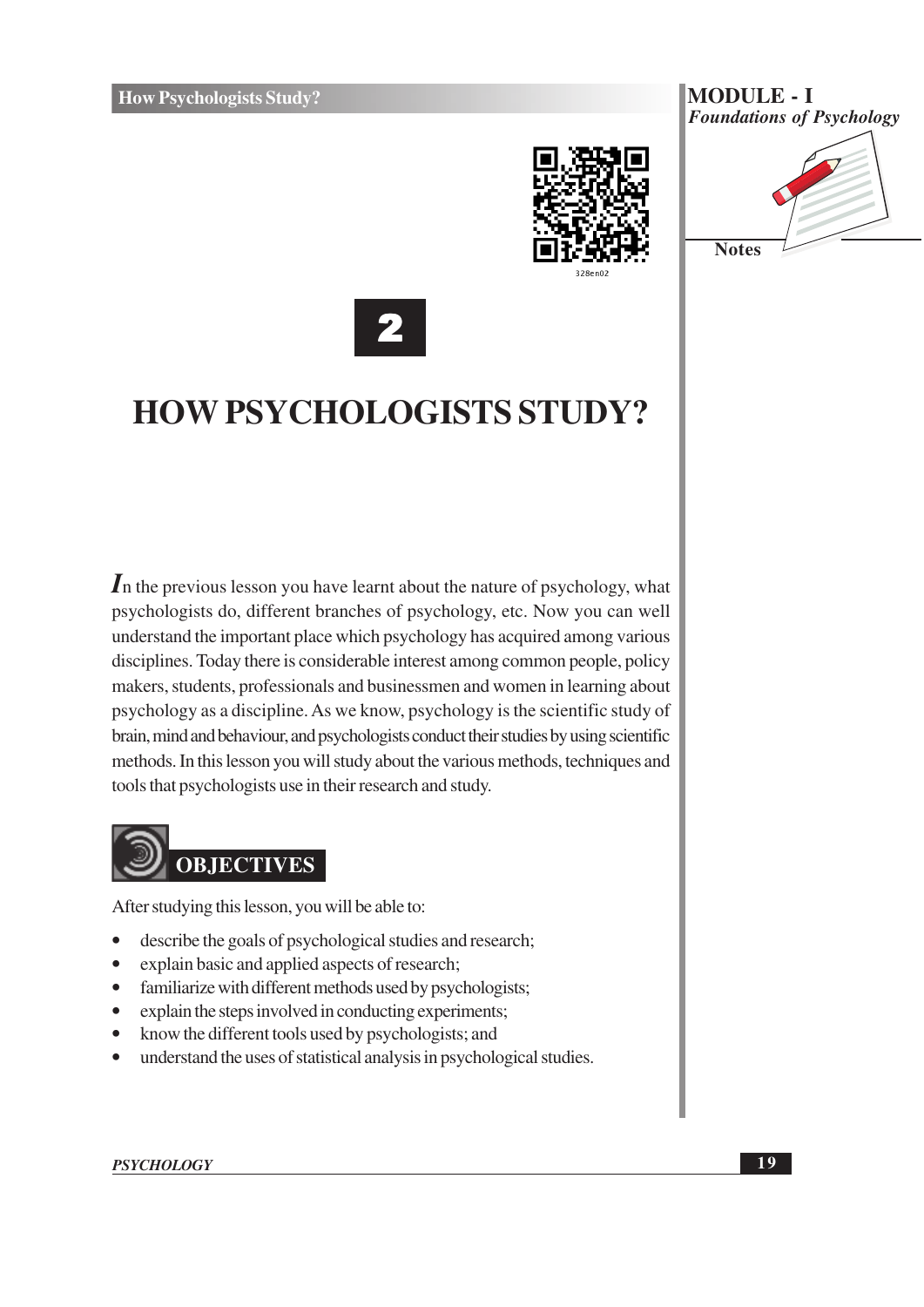

**Notes** 

### 2.1 GOALS OF PSYCHOLOGICAL STUDIES AND **RESEARCH**

As a science, psychologists try to understand the nature and functioning of behaviour and experience. They try to answer questions regarding various psychological processes like memory, thinking, learning, perception, intelligence etc. In doing so the researcher or investigator adopts a scientific perspective. They make efforts to develop knowledge of phenomena in such a manner that can fulfil the requirements of science. Here, science refers to a method of systematic inquiry which is based on unbiased observation. In this way scientific knowledge becomes available for scrutiny by any person who wants to understand and verify the same. This is why scientific knowledge is made available to all.

In everyday life our observations are often biased by our likings or dislikings. In fact, we accept what others say and our casual impressions become part of our personal understanding which may be wrong or right. In contrast, a scientist relies only on the observations which are not influenced by personal preferences but are free from such biases. Similarly, scientific knowledge is not anybody's personal property. You must have heard about scientific journals. If you get a chance to go through a journal you will find that the way a scientific study is conducted is fully described or documented. In other words, the knowledge is public and open to any one who wants to have access to it. The documentation of research is useful for another purpose. Such a study can be replicated by any person who wants to conduct the study himself or herself.

Finally, the scientific study is objective. It is supposed to be free from subjective factors and it is seen, observed or experienced in the same way by each and everyone who follows the given method.

Psychologists have accepted scientific method and try to generate knowledge which stands well on the above mentioned criteria of science. As scientists they try to achieve the following goals regarding the objective of their study.

- 1. Description: The first step towards gaining understanding is to obtain a proper or systematic description of the phenomenon under study. It determines the range and boundary of the phenomena.
- 2. Explanation: Explanation means statement of the factors which determine the phenomenon under study. In other words, one may say that explanation provides the factors which make something happen. Thus, when a psychologist shows that practice leads to change in behaviour he or she is explaining learning.
- 3. Prediction: Once we are able to get the explanation of some phenomena we are in a position to tell or predict what will happen under certain circumstances.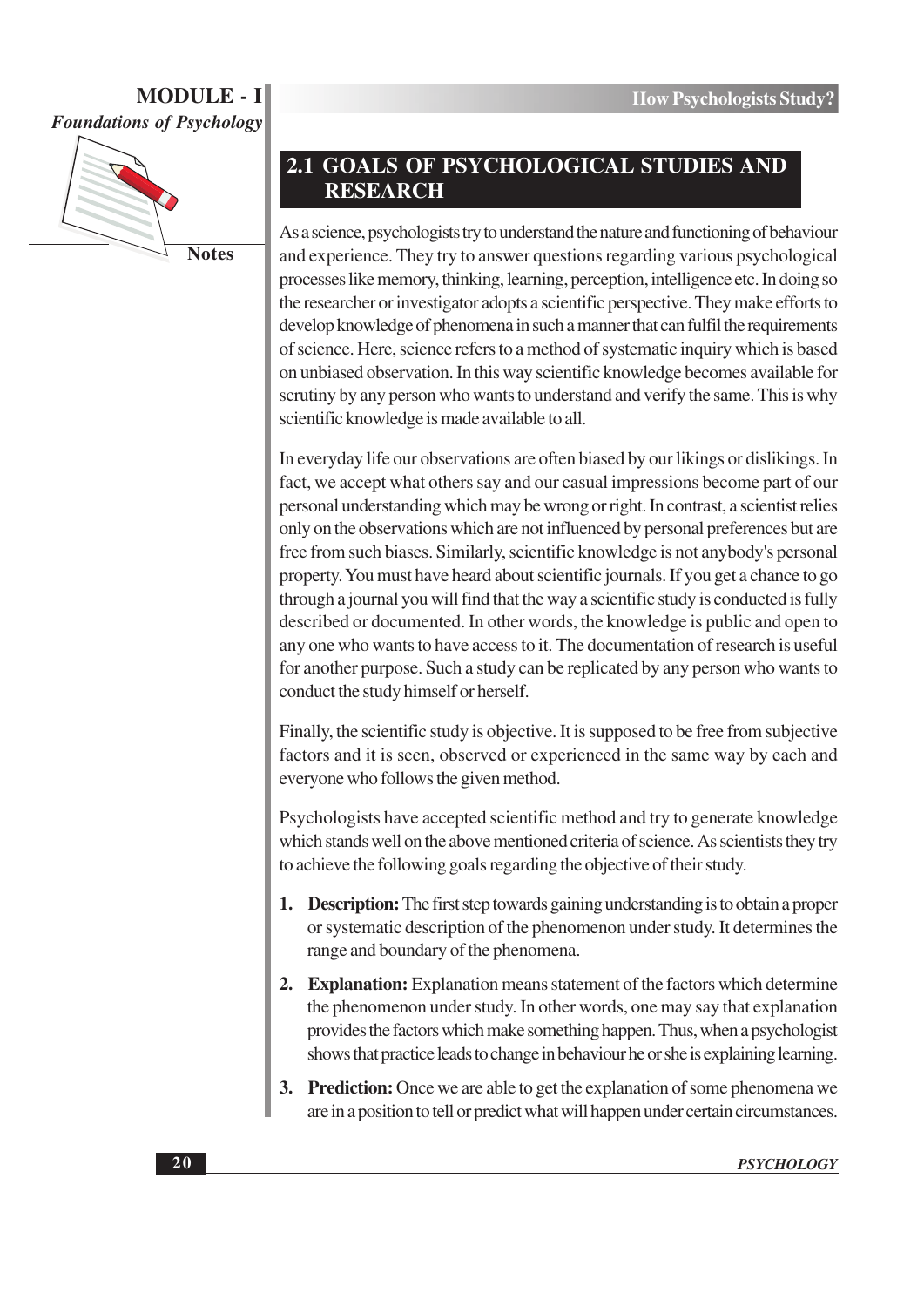The ability to make prediction is based on systematic analysis of the various causal factors. The presence or absence of those factors can help one to tell what will happen in future.

**4.** Control: The ability to predict provides the knowledge necessary to bring the change that is desirable. For instance, use of polio vaccine prevents the occurrence of polio. Similarly practising yoga or relaxation can be used to improve health and quality of life of the people. Thus knowledge can be used to produce results desired by the user of knowledge. This, however, is possible only when we have scientific knowledge.



- 1. Fill in the blanks
- observation.
- (b) Science is public or which can be with other person and it can be

(c) Scientific study is

### **2.2 BASIC AND APPLIED RESEARCH**

To get indepth study of research, Psychology has considered mainly the basic and applied research. Let us know more about basic and applied research. Any study or research begins with a question or problem that we want to answer or solve. Such problems are of various types. One broad way to classify these problems is to put them in "basic" and "applied" categories. Basic research deals with developing understanding, theory building and testing of a theory and applied research deals with solving real life problems. It may be noted that the line demarcating these two types of research is very thin. Also, there can be movement from theory to application or from application to theory.

In practice, applied research involves development of technology to solve specific problems that are faced in personal, familial, health, organizational and environmental areas. In fact many new branches of psychology have emerged which are predominantly applied in nature. This emphasis is so attractive that many universities offer courses in applied psychology or its various specialized areas.

The distinction between basic and applied studies in psychology may be indicated as follows. The basic research focuses on providing theoretical understanding. It offers understanding in terms of principles and laws which are not confined to



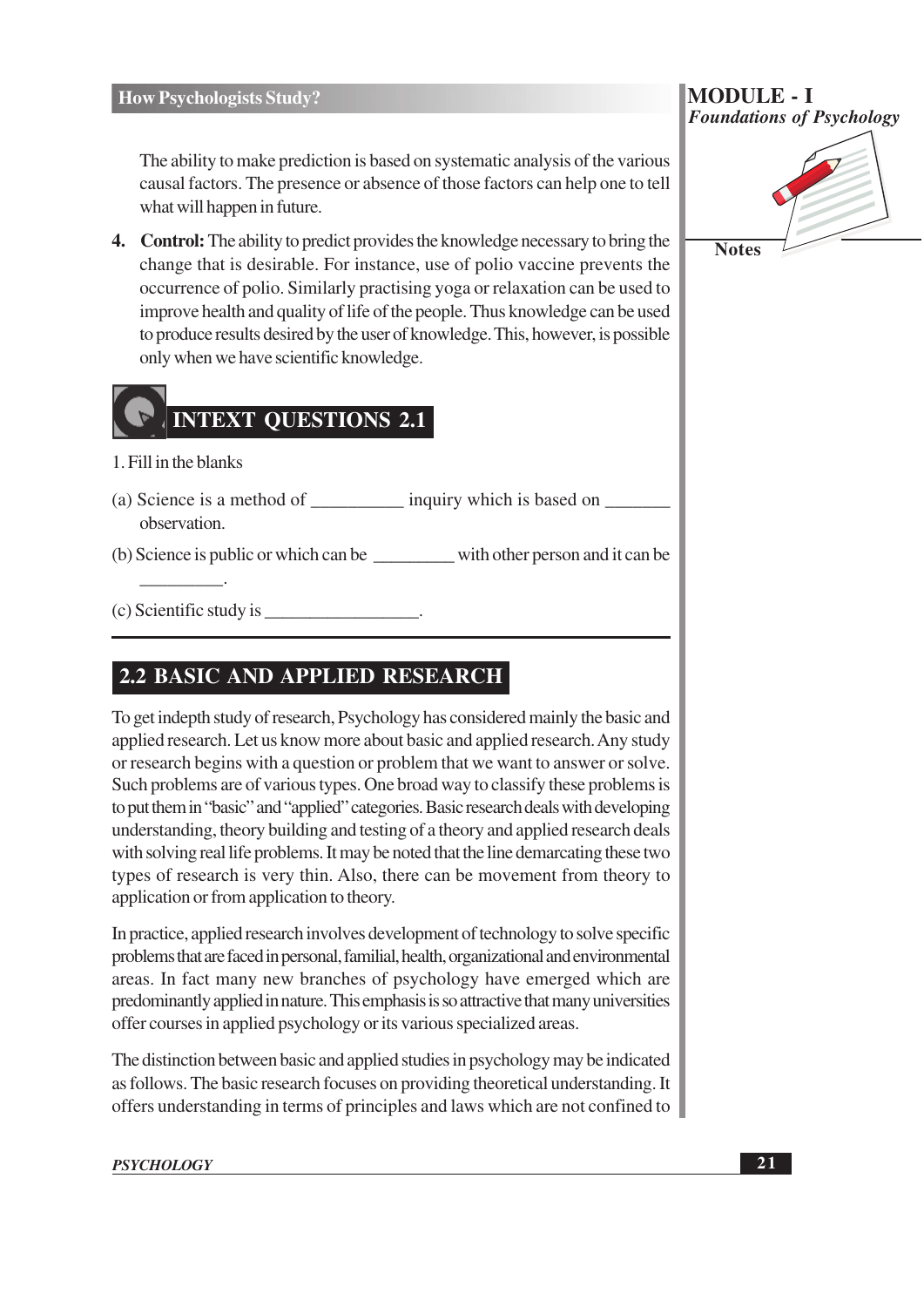

**Notes** 

limited circumstances or persons. In contrast, applied research has a narrow goal of solving a very specific problem. It is concrete in its orientation and confines itself to a limited condition.

Today psychological knowledge is growing in basic as well as applied directions and there is mutual give and take between the two. The scope of psychology is expanding in a big way to contribute to the enhancement of quality of life of the people. For instance, developing an intervention program to help children with learning disability or for people suffering from anxiety is applied research.

### 2.3 EXPERIMENTAL METHOD

In simple language an experiment may be defined as observation under conditions which we can control and vary. Experimental method is generally preferred above other methods, because of its ability to understand the causal factors. An experiment is concerned about the study of relationship between changes in antecedent conditions and the corresponding changes in the consequents. The experimental method helps psychologists establish cause-and-effect relationship between these two sets of conditions which are usually considered as variables. To understand it let us take an example.

Suppose a teacher wants to know if recitation method will aid retention (of a poem) than silent reading? She will proceed as follows:

**Forming a Hypothesis:** To answer a problem the teacher has a question or problem in which effect of one thing (recitation method) on the other (retention) has to be explored. On the basis of her previous knowledge and researches, the experimenter (E) forms a hypothesis. In present case the teacher states a possible answer to the problem. She may hypothesize that the recitation method is better for retention of a poem. To verify the hypothesis she will undertake an experiment.

**Identifying Independent and Dependent Variables:** In order to understand the experimental method, one must be familiar with the concept of variables. "Variable is any measurable attribute of objects, things or beings". Quantitatively measured variables are age, intelligence, number of trials, sex, religion, caste etc. The E is concerned with two main kinds of variables:

- independent variable (IV), and
- dependent variable (DV).

An independent variable is manipulated by the  $E(e.g., method of learning is the IV)$ in the present case) in order to understand its effect on some chosen aspect of behaviour.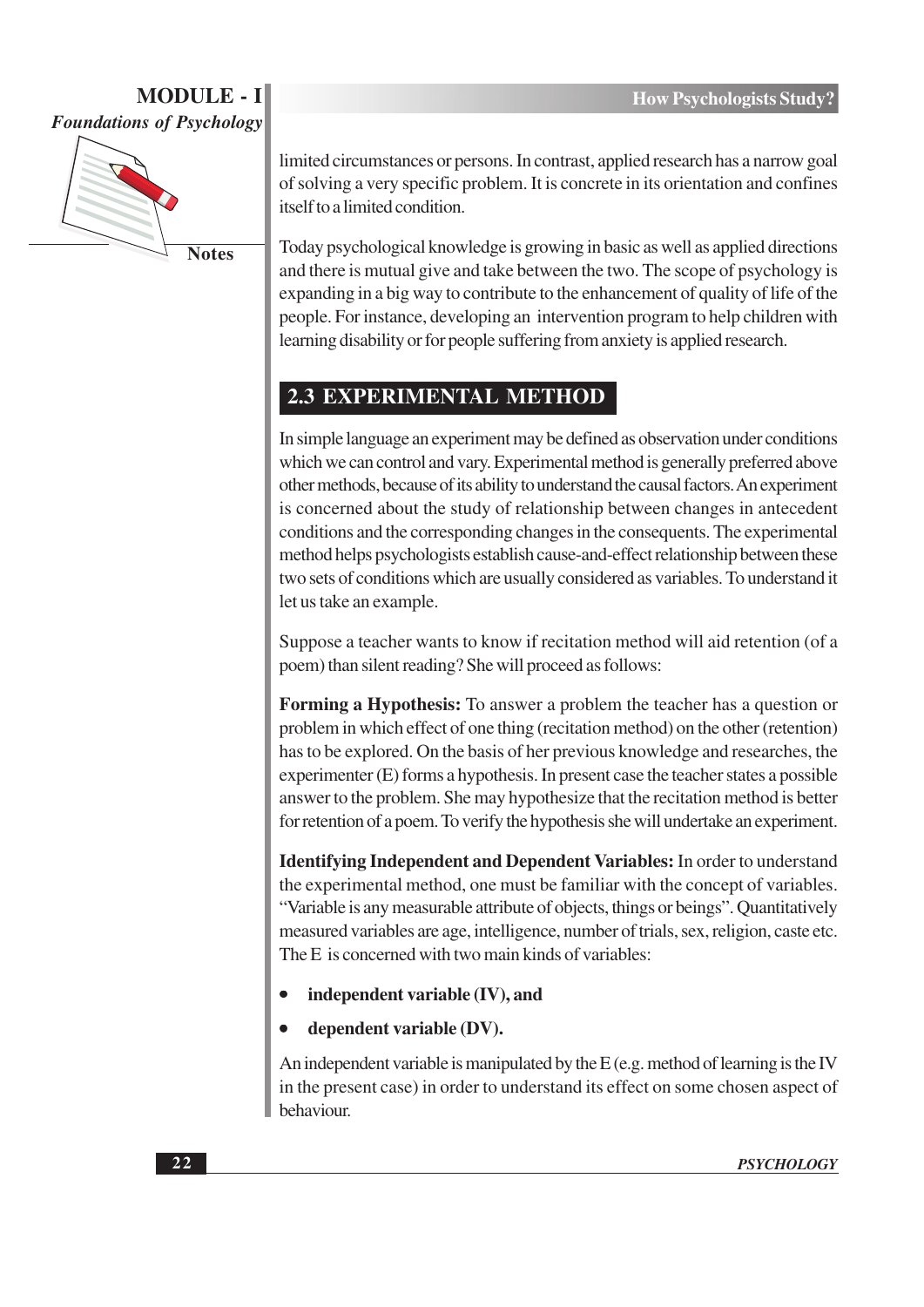Effects of IV are observed on the DV e.g. retention in the present example. In other words, dependent variable is the consequent variable on which the effect is to be observed.

While studying the effect of IV on DV the relationship is often influenced by a number of factors present in the environment. Such relevant variables need to be controlled by the E. The E plans the experiment using two groups *i.e.*, experimental and control. The experimental group receives the treatment of IV and control group performs in the absence of the IV. These two groups are supposed to be similar in all respects except the treatment of IV.

**Sampling of Participants:** The next step is to decide the population to be selected for the study and deciding on the method of selecting a sample. For example, if one wants to take the students of  $10<sup>th</sup>$  class for the experiment she can not possibly go to all the schools. So she decides to take equal number of students of 10<sup>th</sup> class of one school. A sample represents the whole population. One has to decide which type of sampling method should be used. Random sampling is considered to be the best method because in this way of sampling all members of population have equal probability of selection.

Control of Extraneous Variables: There is a possibility that some other variables, like age, gender, etc., may affect retention. All these variables have to be controlled. In order to do so the E selects participants of similar intelligence, age and gender. Experimenter may use a number of techniques to control the unwanted extraneous variables. Some of them are as follows:

- 1. *Matching*: The participants are matched on their characteristics.
- 2. *Elimination*: An unwanted variable may be controlled by elimination (e.g., noise).
- 3. Constancy of conditions: If elimination is not possible, the condition may be made constant for the entire duration of experiment.

Planning (designing) the Experiment: The E will select group of students, divide them in half and give them same material (poem in this case) to memorize. One group is instructed to read the material silently. This group is called the "control" group". The other group recites the poem loudly for the same amount of time. This group is the "experimental group". Retention of both the groups will be compared.

**Verifying the Hypothesis:** If the experimenter finds a significant difference in the amount retained by the two groups, she may infer that recitation method is better for retention of poems. These findings will prove the hypothesis.

**Limitation of Experimental Method:** The experimental method is very powerful

#### **PSYCHOLOGY**

#### **MODULE - I Foundations of Psychology**

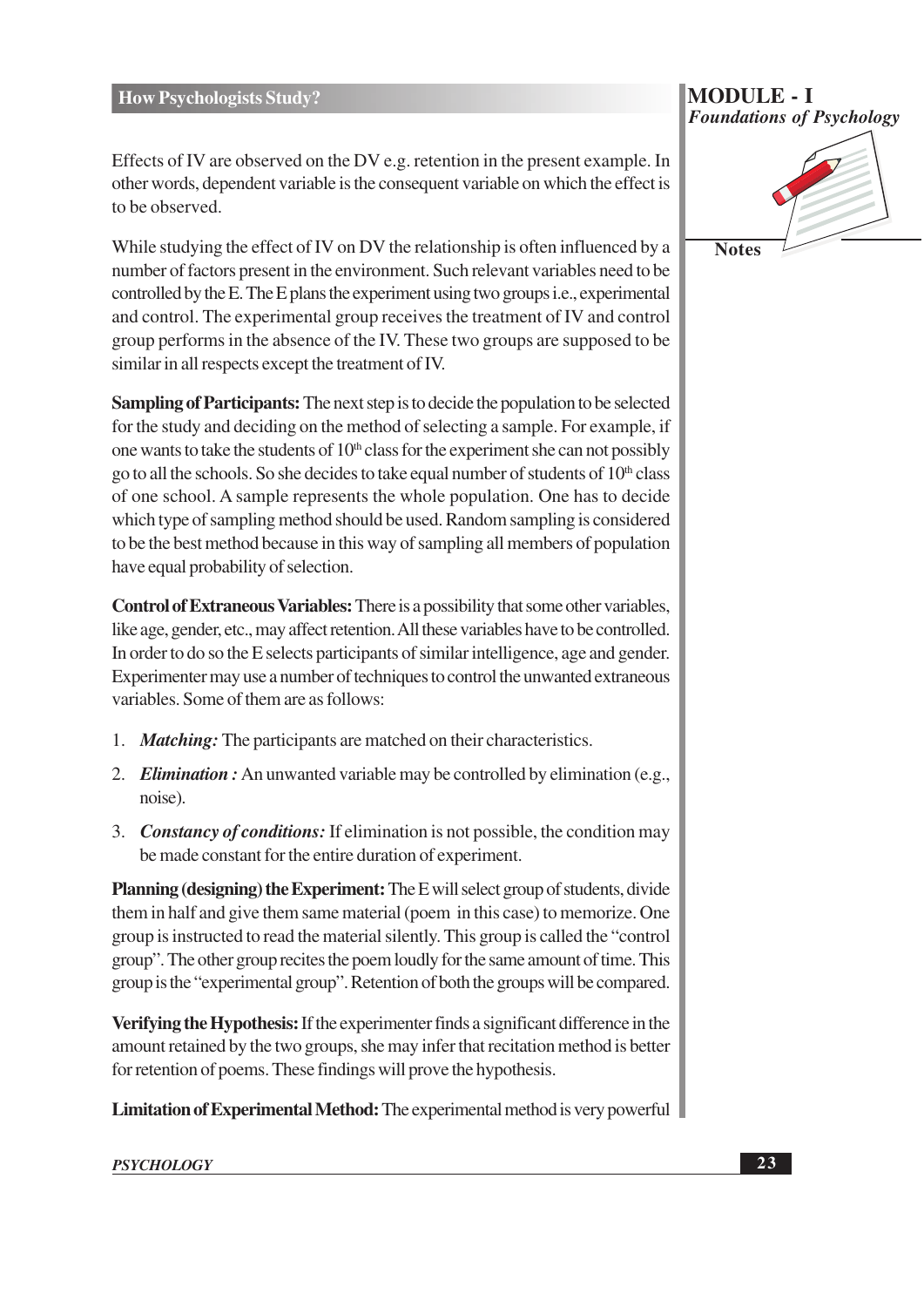

**Notes** 

for gathering scientific data. But it also has limitations. The findings obtained from this may not apply to natural situations. Sometimes an experiment might prove unethical or dangerous. In some situations, experiment may interfere with behaviour that is measured.

## **INTEXT QUESTIONS 2.2**

State whether following statements are True or False

- True/False (1) Experiment is observation under controlled condition.
- (2) Independent variable is not manipulated. True/False
- (3) Experimental group receives the treatment of IV. True/False

(4) Control group may be different in its properties than experimental group. **True/False** 

### 2.4 NON-EXPERIMENTAL METHODS

Experimental method is the preferred method in psychology because it has greater precision but many a times we face problems that cannot be subjected to experimental manipulation. Behaviour of people in a crowd cannot be brought to the laboratory, neither it can be understood why a child breaks things in the class through experimental method. Such situations require different methods. Some of these non-experimental methods are described below:

**Observation:** Observation is the starting point for all sciences. It is a study of spontaneous occurrences, at the time they occur. But simply observing may not be enough. One should know what one wants to observe. Otherwise a lot of data may be missed. In psychological studies we use **naturalistic** as well as **controlled** observation. Also, there is another kind of observation which is called **participant observation** in which the observer observes by being a part of the group.

**Introspection:** To introspect means to look within. This is the oldest method in psychology. It is a very important method to understand the feelings of pain, happiness, fatigue etc. If some persons go to see a movie they may have liked the movie which others may have disliked; but they can understand the emotional response of liking only by looking within. In introspection, attention is directed inwards to find out what is happening at the experiential level. For example, you meet a school mate after years, you greet him by shaking hands – an act of friendly behaviour but inside you may not feel happy to meet him because he had bullied you in the class.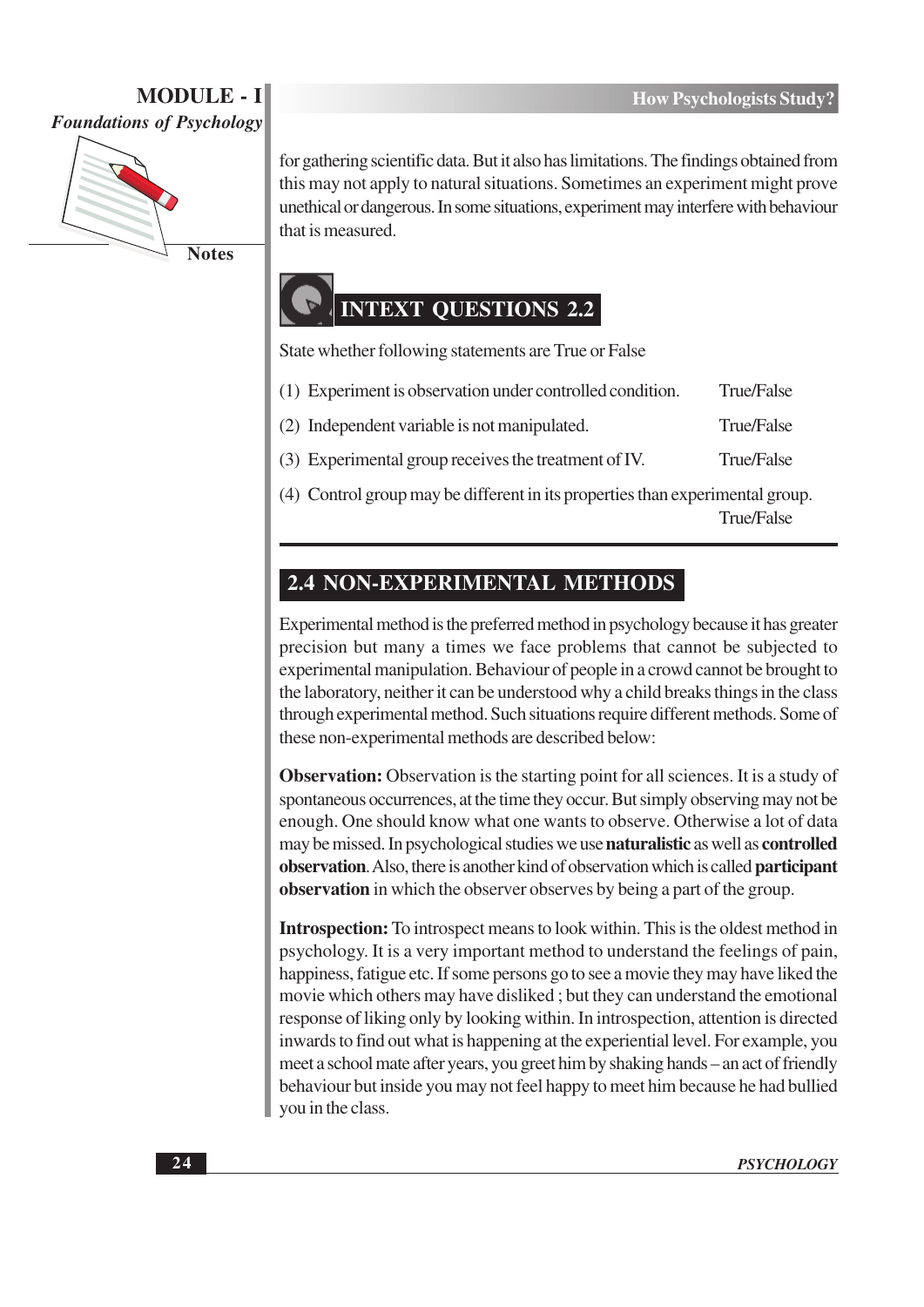Survey: It is for the study of social problems such as incidence of alcoholism, popularity of certain careers, causes of unsuccessful marriages. People cannot be manipulated to observe these problems. Psychologists go into the field with prepared list of questions and interview schedules to a group of people. They may want to know how many people are buying a certain brand of tooth paste. The surveyor may sometimes face problems like refusal of people to answer, biased answers, misleading answers etc. A carefully conducted survey provides information about the trend in a particular area of concern.

Case History: 'Case history' is a detailed compilation of data about a single individual. A psychologist may gather complete history, from infancy to present period in order to understand a person's behaviour. This method is often used to study abnormal behaviour, behaviour of criminals, problem children or even to study the developmental changes in personality. The focus is on the assets as well as the weaknesses of the person concerned.

**Correlational Research:** It is used to find out the relationships between two sets of factors/variables. We may use this method to find out the relationship of intelligence with scholastic achievement, or religiosity with spiritual well-being, language skills with examination performance etc. The strength of relationship can be represented by a correlation coefficient, which ranges from  $-1.00$  to  $+1.00$ . A positive correlation indicates that as the value of one variable increases the value of the other also increases. A negative correlation tells that as the value of one variable increases, the value of other variable decreases. Correlational research can not demonstrate cause-and-effect relationship. But it gives new insights about the phenomena under study.



- 1. What is an independent variable?
- 2. List the goals of psychology as a science?

**MODULE - I Foundations of Psychology** 



**PSYCHOLOGY**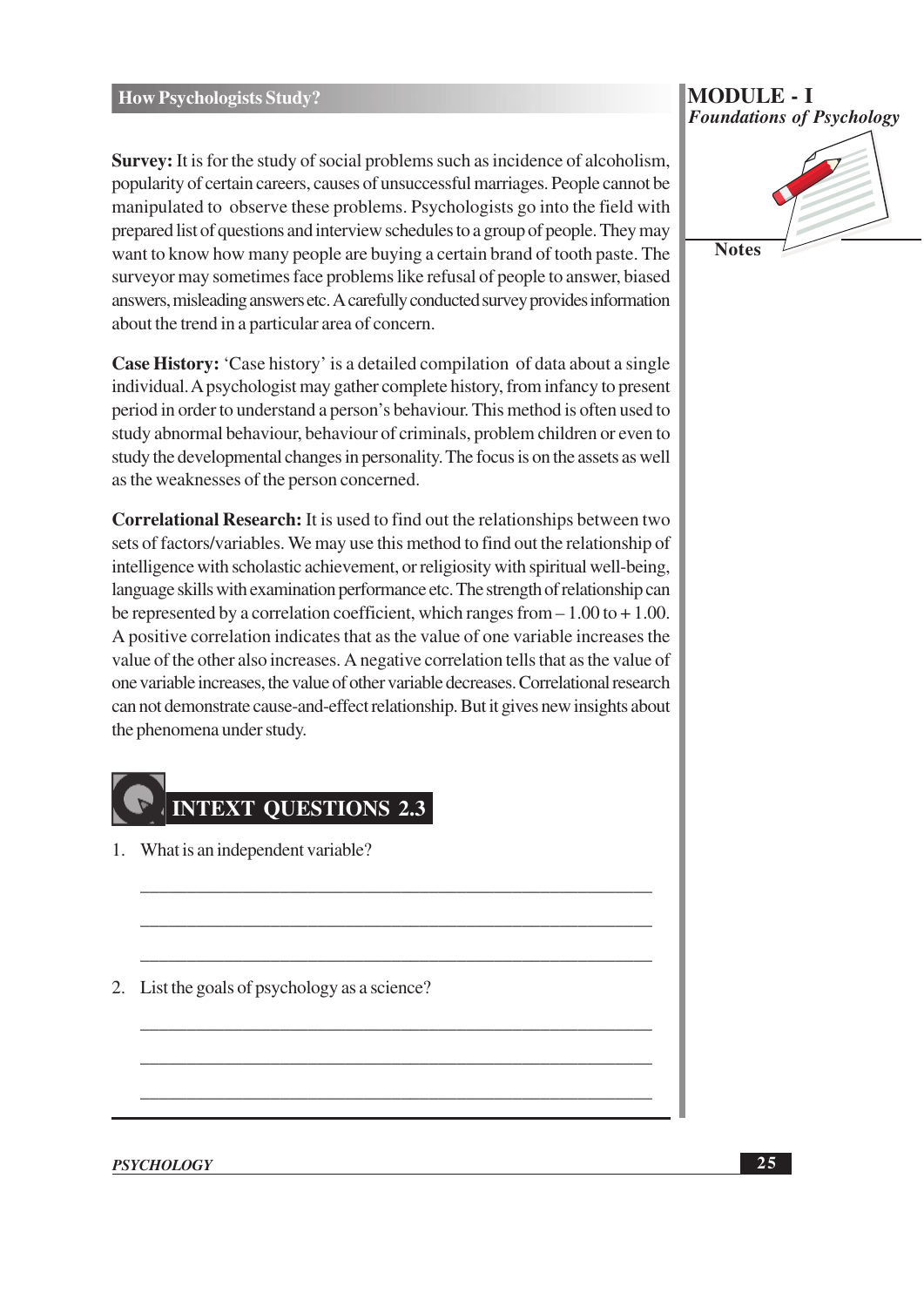

## 2.5 PSYCHOLOGICAL TOOLS

While undertaking studies psychologists use a variety of tools to collect relevant data. These tools or instruments are of various kinds and are used for various purposes. Memory Drum and Tachistoscope are frequently used in studies of memory and perception. Similarly EEG, ECG, PET, GSR, MRI, FMRI, etc. are used in the study of neuro-psychological functioning. These electronic and electrical gadgets help to make the presentation of stimuli and recording of responses. Tape recorders and video recording are also used. Apart from these, there are paperpencil tests used to measures to access various psychological attributes. Let us discuss basic various tools:

- **Questionnaires and Interview Schedules:** In order to elect information  $1.$ from people psychologists and other social scientists use questionnaires which are mailed or interview schedules which are presented by the researcher himself or herself in person. The questions may be open ended or closed ended. The open ended questions provide freedom to the respondent to answer the way he/she likes but closed ended questions have fixed answers and the respondent is required to choose out of the given responses. Preparation and use of these tools is an art and demands proper training. Interviews are used in many settings (e.g., clinical, personnel selection, research) and present a situation of social interaction. A good interviewer encourages the respondent to open up and share his or her views in clear terms.
- 2. Psychometric Tests: As a learner of psychology it is essential to be familiar with intelligence tests, personality tests, aptitude tests, interest inventories and many other similar psycholgical tools. They provide measurement of individual differences. A test is a standardized measure of sample of behaviours and attributes. These tests are used to determine the status of the person being assessed on an attribute, relative to the community of people on which the test has been standardized. In order to be useful the tests must have several features.  $(see box 2.1)$

#### Box 2.1: Characteristics of psychological tests

**Reliability:** It refers to the consistency of a test. In order to be dependable a test must yield similar results on different occasions. Thus if a person is found to be above average in intelligence today he or she shall also show the same level of intelligence after 3 months. If the scores are similar then we may say that the test is reliable. This is called retestreliability. There is another kind of reliability which is called internal consistency which indicates the degree to which the different items of a test are related to each other.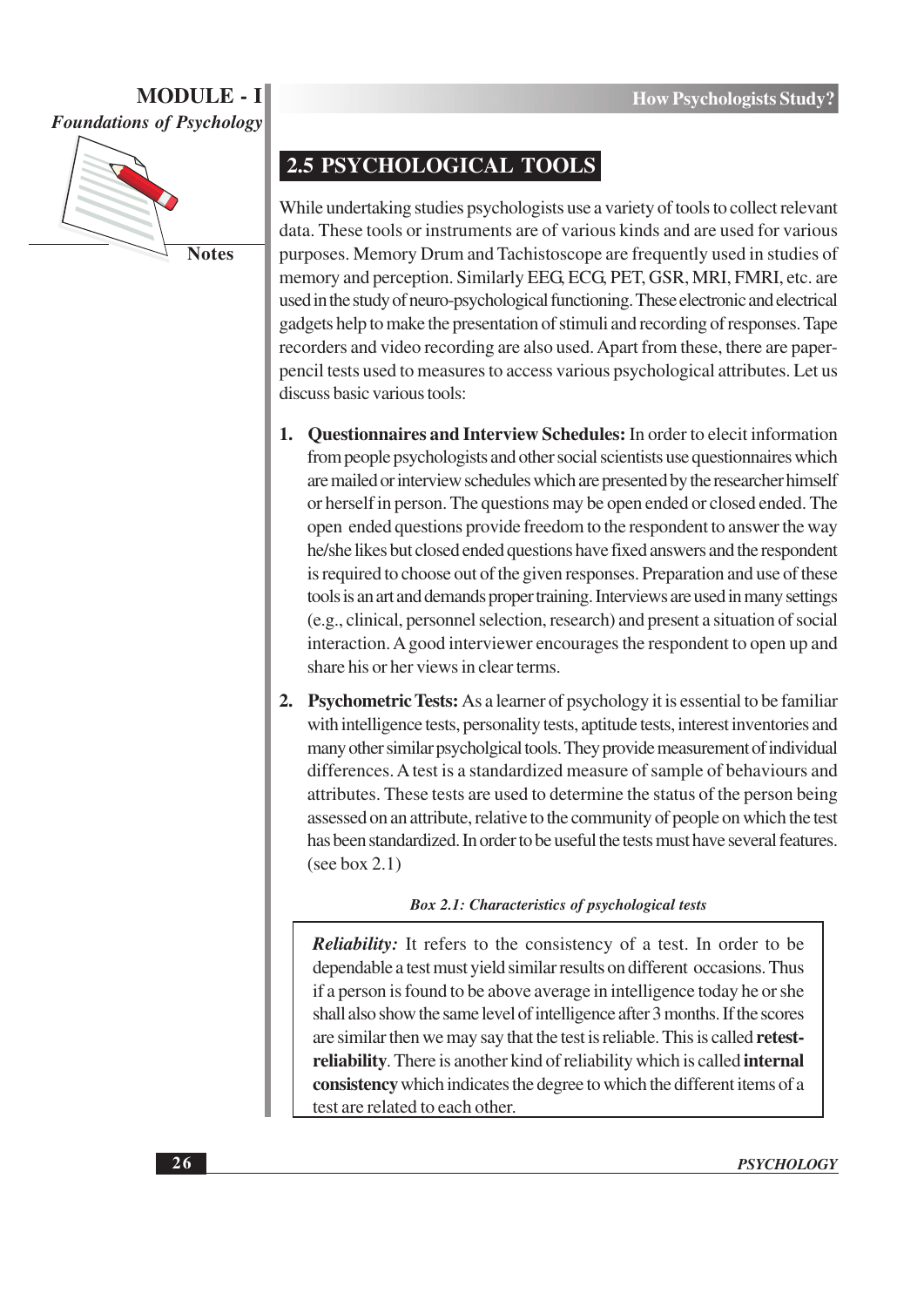Validity: A test is valid if it measures the same property for which it has been prepared. Thus a test of intelligence is valid if it measures intelligence (and not interest or personality). For this purpose we relate the scores on the test with some external criteria.

*Norms:* Norms refer to the scores obtained by a group which works as a reference point. We do not know the zero value of psychological attributes. Therefore, absolute measurement is not possible. The score of a test is meaningful in the context of scores obtained by other persons. A psychological test score is a relative score. It is therefore necessary to develop norms for tests. They help to interpret test scores.

**Standardization:** Standardization is mainly concerned with establishing collectiveness of the tool in various conditions. This is carried out by finding validity, reliability and objectivly of the tools. In other words standardization also includes establishing ways and conditions for administering the test (e.g., time, instruction, scoring, interpretation). It is systematically done and described in the test manual. It helps to obtain meaningful data.

3. Projective Tests/Techniques: This includes a variety of tasks which are unstructured or ambiguous. The performance of a person on these tasks cannot be used in any direct manner. The performance is viewed as projection of the psychological attribute under consideration. In other words these tests provide indirect assessment of the psychological property and the investigator interprets the obvious behavioural expression or performance. Thus what a person says or does is not accepted at its face value. The hidden meaning is more important than what is apparent. Some of the famous projective tests include **Rorschach Ink Blot Test and Murray's Thematic Apperception Test (TAT).** In the first test a person is shown a set of ink blots and is required to identify what the blot represents or what are various objects that are seen. The responses obtained from a person are used to discover his/her personality. This test is frequently used in clinical setting. The TAT consists of a set of pictures and the respondent is required to write about the pictures. These stories are then interpreted to understand the personality of the person.

#### **2.6 ETHICAL CONSIDERATION IN** PSYCHOLOGICAL STUDIES

Psychological studies are done with human beings. It is therefore necessary to follow certain principles so that no harm is done to the participants. Some of the accepted principles are as follows:

#### **PSYCHOLOGY**

#### **MODULE - I Foundations of Psychology**

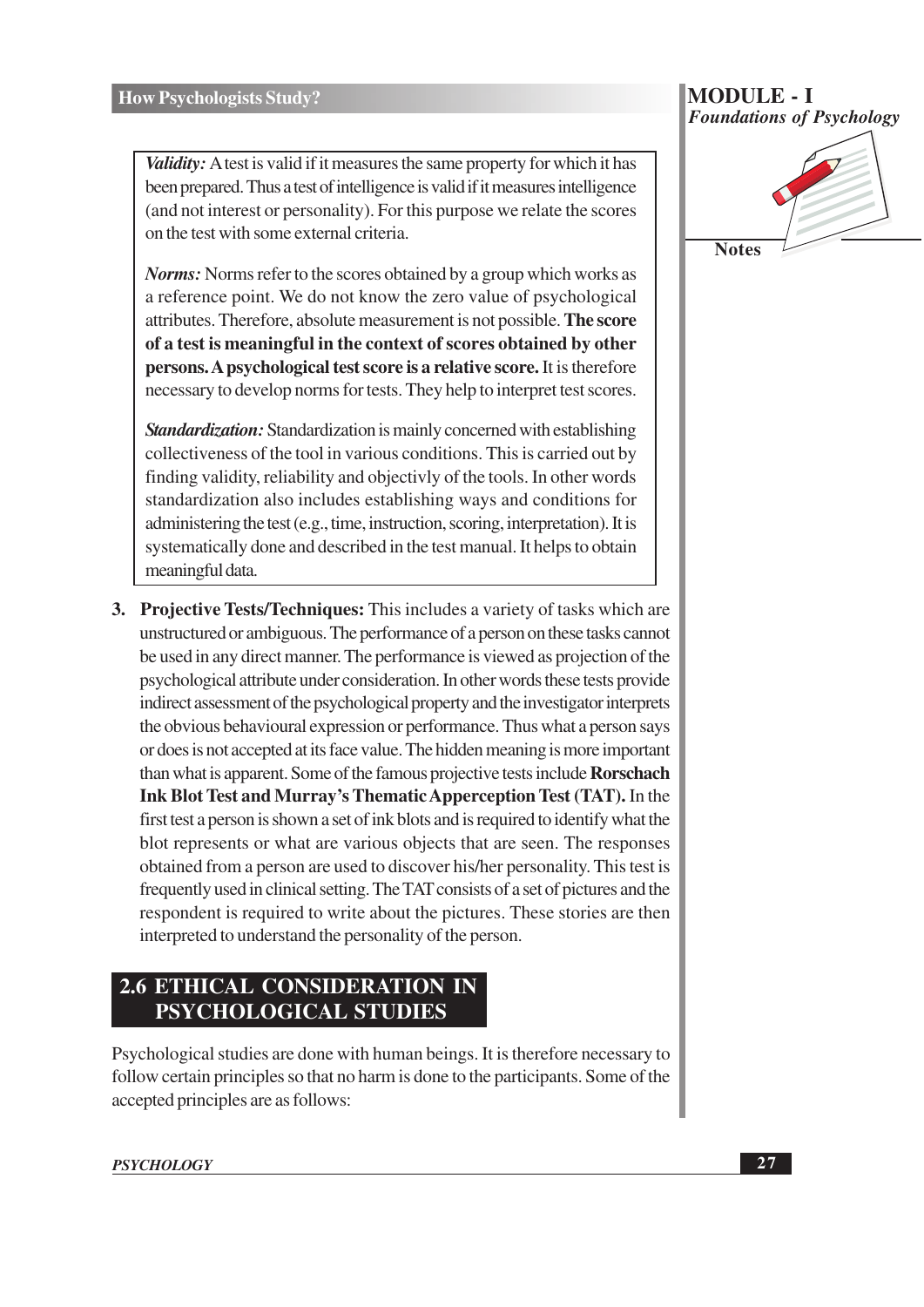

2. *Confidentiality:* The findings of research remain confidential and are not disclosed with anybody.

3. **Debriefing:** If some kind of manipulation or deception has been done in the study the researcher has the duty to clarify that to the participants after completing the study.

1. *Informed consent:* The investigator can conduct a study on other persons

only after obtaining their prior permission to do so.

- 4. Right to withdraw: The participants have a right to withdraw from the study if they desire to do so.
- 5. Responsibility: The researcher has to bear the responsibility of any harm done to the participants during the course of study.

Today it is a common practice to have Ethics Committees which examine ethical aspects of research before it is undertaken by the researcher.

The use of tests in clinical setting is made for certifying people in terms of mental disorders. It should be done with proper care and by trained persons only. It should not be misused

## 2.7 NEED OF STATISTICS IN PSYCHOLOGY

Statistics is a branch of mathematics. It deals with collection, classification, description and interpretation of quantitative data. In psychology, statistics is used for:

- describing behaviour, and
- predicting behaviour.

When the statistics is used for describing behaviour, descriptive statistics is used. When it is used for explaining behaviour, inferential statistics is used.

Descriptive statistics are the numbers which are often used to describe a variable. The major descriptive statistics are the measures of central tendency (mean, median mode), measures of variation, and correlation.

Inferential statistics are used in experiments or investigations which are designed to make generalization about population on the basis of a sample. There are many inferential statistics. 't' test is one of those.

#### **Functions of Statistics**

Statistics serve many purposes. Important ones are as follows:

(i) Data and information can be presented briefly and precisely.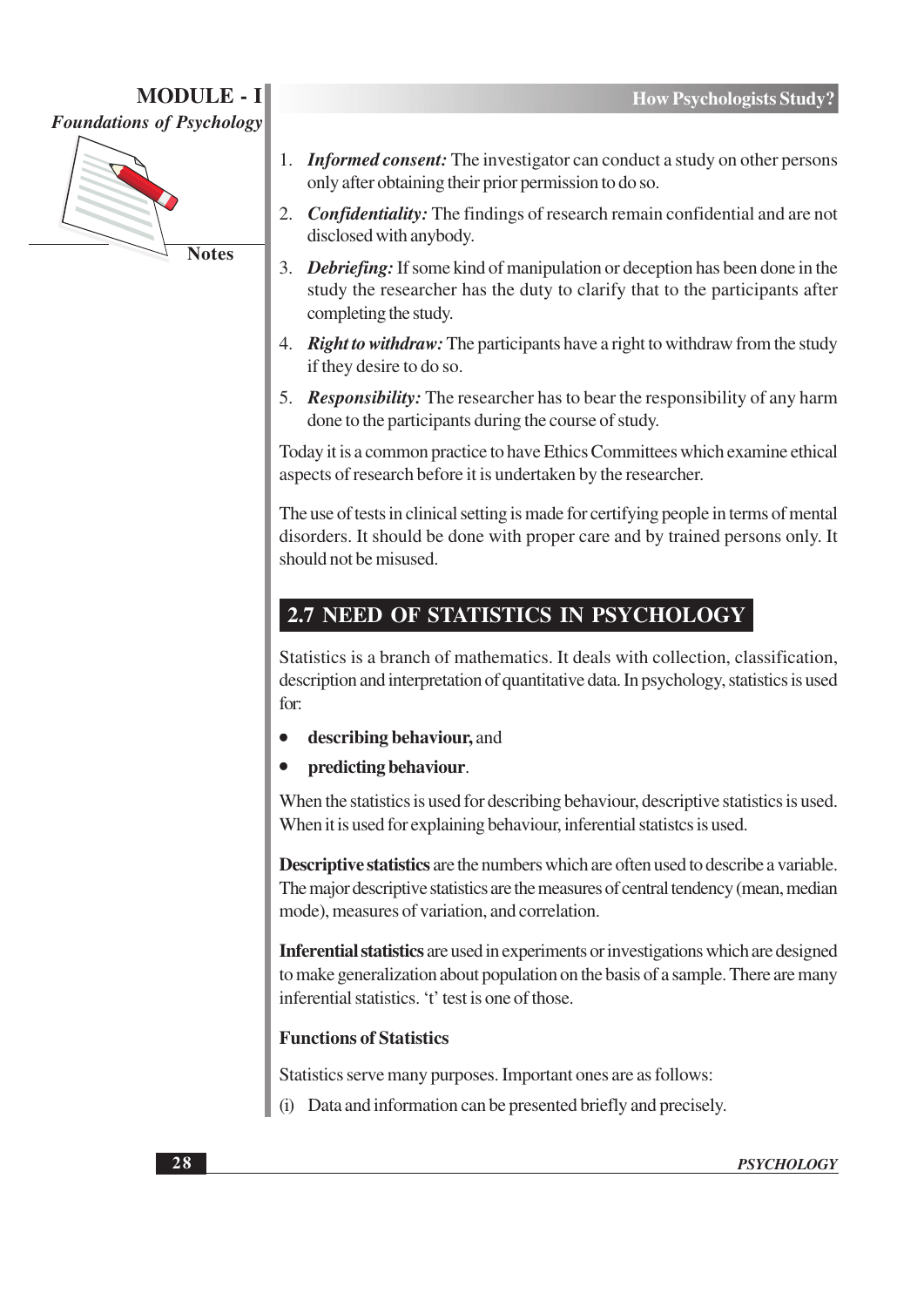- (ii) Results obtained are more accurate and objective.
- (iii) Analysis of data is made more scientific.
- (iv) General conclusions can be arrived at.
- (v) Comparative studies are made possible.
- (vi) Relationship between two or more variables can be investigated.
- (vii) Prediction about behaviours can be made.

### **2.8 SOME BASIC STATISTICAL CONCEPTS**

When a large set of data is collected, it is usually presented in a condensed form in a frequency distribution table making it more meaningful and understandable. Frequency distribution table is the primary stage of statistical analysis.

#### **Frequency Distribution**

Suppose you have given a test to the class of 25 students and obtain the following scores:

 $10, 7, 6, 5, 5, 6, 8, 9, 3, 6, 8, 7, 4$ 

8, 9, 5, 7, 4, 9, 6, 6, 11, 10, 8, 9, 8, 3

In the above distribution of scores the highest score is 11 and lowest score is 3. Thus the entire group has scored in between these two limits. The above data can be presented in the form of a Table where the scores and the frequency of their occurrences are shown. The Table shows that maximum numbers of students are in the score range of  $6 - 8$ .

A tally mark (I) is used for one score and tallies are done in a duster of 5 scores. The fifth tally mark cuts the first four tally with a slauting line (/). These clusters helps us in counting large numbers.

|  |  |  | Table 2.1: Ffrequency Distribution |
|--|--|--|------------------------------------|
|--|--|--|------------------------------------|

| Score |   | Tally   Total   Score   Tally |    | Total | Score | Tally | Total |
|-------|---|-------------------------------|----|-------|-------|-------|-------|
|       | П | O                             | JЖ |       |       | Ш     |       |
|       | Π |                               | Ш  |       | 10    |       |       |
|       | Ш |                               | ÌЖ |       |       |       |       |



**MODULE - I** 

**PSYCHOLOGY**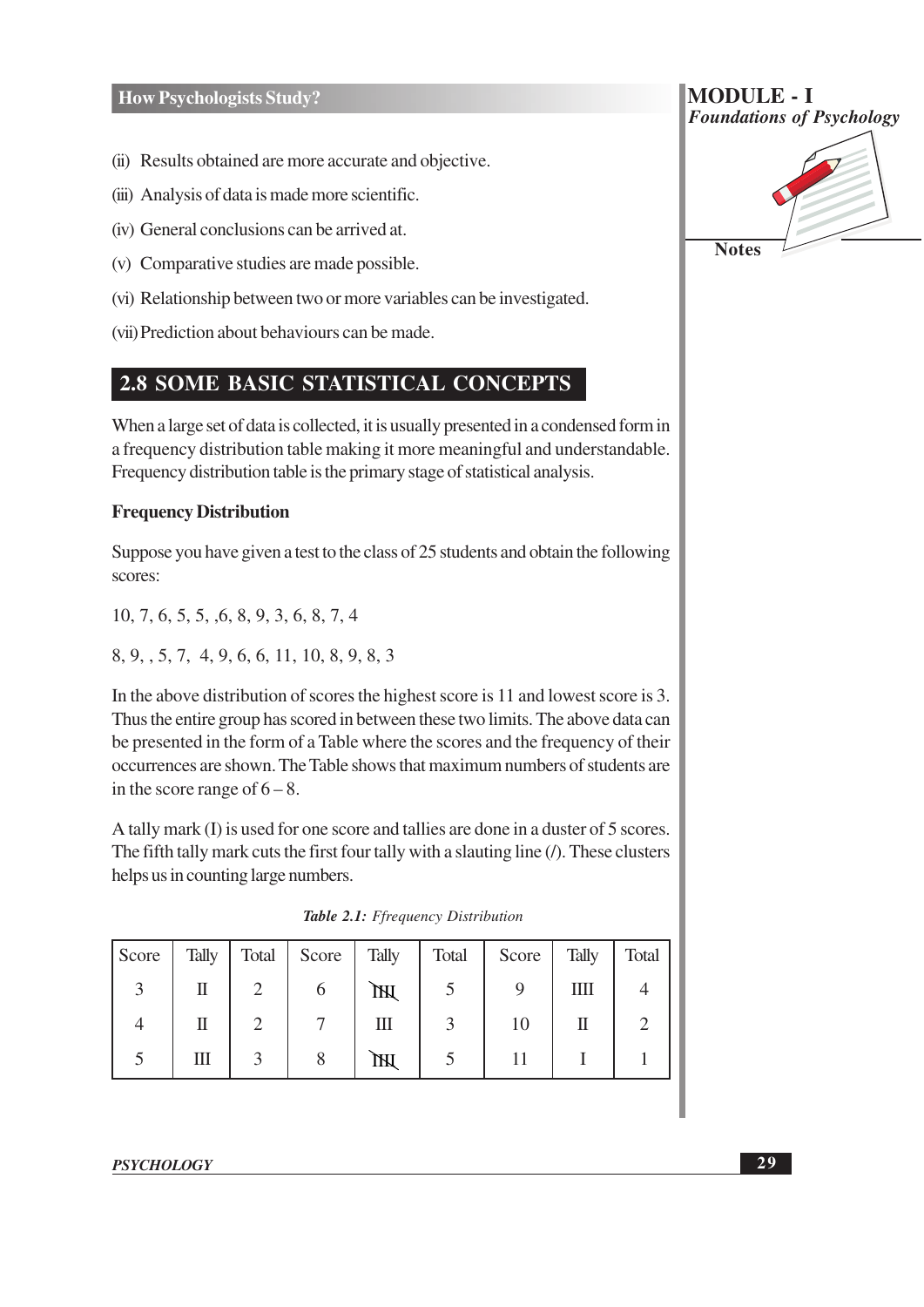

**Notes** 

Methods which are used to summarize the characteristics of the data are called measures of central tendency. These are the measures that depict the tendency of the distribution of scores. Let us study about them.

(a) Mean: Mean is the most popular and important measure of central tendency. It is also known as 'arithmetic mean'. For psychological research, mean is very useful because it provides the basis for calculating other statistics like standard deviation and correlation and describes the summary characteristics of the variables measured.

For instance, you must have noticed that whenever any Cricket Series is played people stick to their T.V. sets. Very often in the second part of the match a caption occurs on the TV screen as 'Run Rate' — Present and Run Rate — Expected. The Run Rate is the average score per over.

The mean is the weighted average of all the raw scores. It is computed by totalling all the raw scores and then dividing by the number of scores together. For example if we have the 7 scores like: 10, 20, 20, 40, 50, 10, 10

The mean can be computed with this method:

N (Number of scores) =  $7$ 

 $10+20+20+40+50+10+10 = \frac{160}{7} = 22.86$ 

The mean  $(M)$  represented by (pronounced as "X bar")

Individual score is denoted by "X"

Total number is denoted by "N".

(b) Median: The median is the value that divides a group of scores into two equal parts, one part comprising of all values greater and the other comprising of values less than the median. Median is a positional average and is not affected by the magnitude of scores. It is easy to understand and calculate.

Example: The median for the following scores is 25:

12, 20, 23, 23, 25, 26, 28, 35, 40

There are four scores below 25 and four above scores above 25.

(c) Mode: The mode is that score which occurs maximum number of times in a given series of scores. The word mode has been taken from French language which means fashion, hence mode is the most frequent or 'popular' number. The mode in the following scores is 20:

10, 15, 20, 20, 20, 35, 35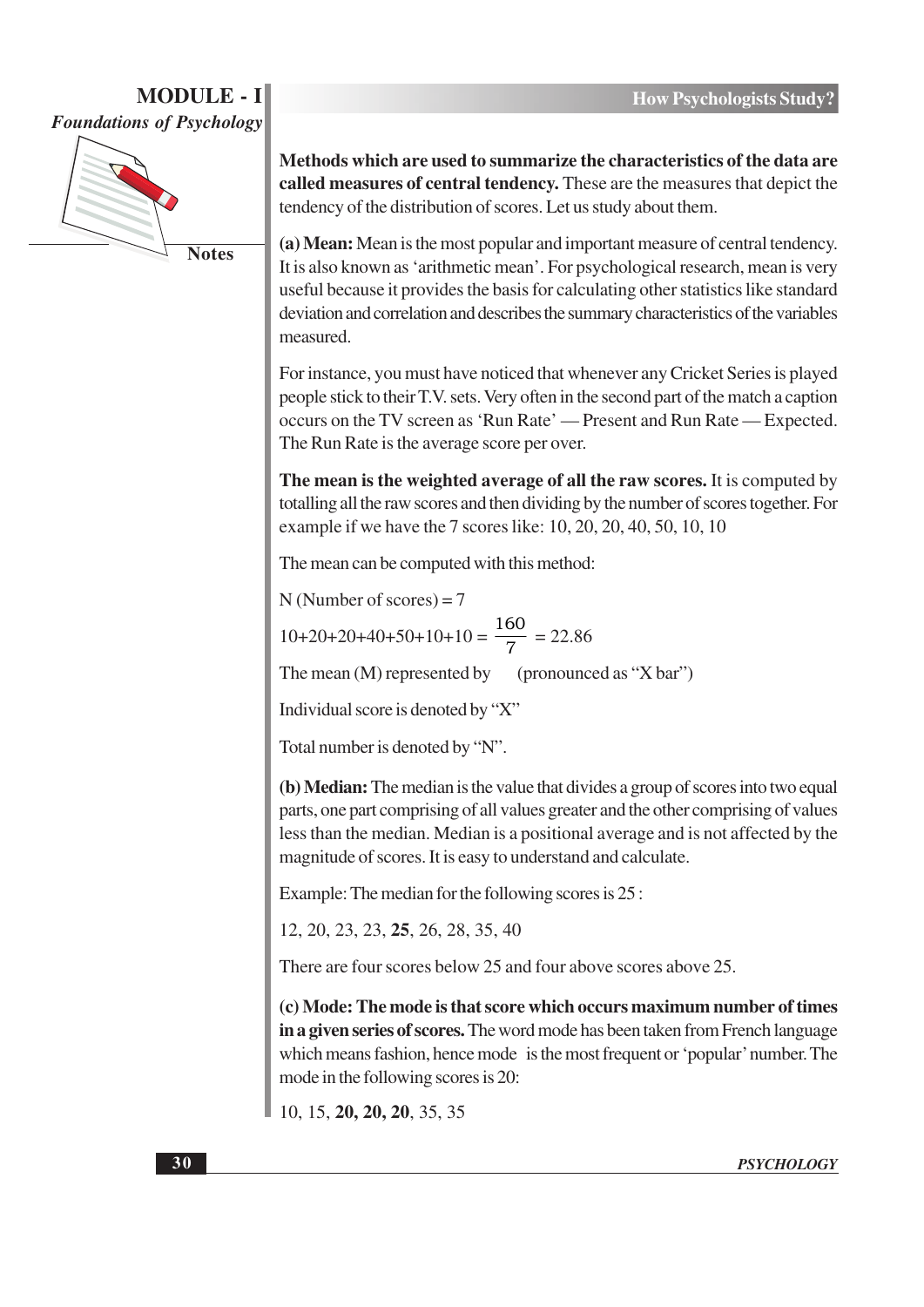It is easiest to calculate. Mode is frequently used in business, weather prediction, fashion etc.

(d) Correlation: Correlation is a method of numerically showing how closely related are any two sets of variables. In a large number of instances two variables always tend to fluctuate in the same or in the opposite direction. When it is found that a relationship exists it is called "correlation". When scores in one variable change in the same direction as those in the other or in the inverse direction — correlation (relationship) is said to exist.

The score through which the psychologists express the relationship between two variables is called the **coefficient of correlation**. It is an index which indicates the quality as well as quantity of relationship. With the variables three possible relationships are possible — positive, negative and zero/no relationship.

Magnitude of correlation ranges between  $-1.00$  to  $+1.00$ . The range of correlation, coefficients can be interpreted in the following ways:

| <b>Co-efficient</b> | <b>Relationship</b> |
|---------------------|---------------------|
| .00 to $+ .20$      | negligible          |
| $+ .21$ to $+ .40$  | low                 |
| $+41$ to $+60$      | moderate            |
| $+ .61$ to $+ .80$  | high                |
| $+ .81$ to $+ .99$  | very high           |
| $+1.00$             | perfect             |

This is a range of positive correlation. Similar range exists for negative correlation, which means scores in one variable change with the other in inverse direction.



1. What are the measures of the central tendency?

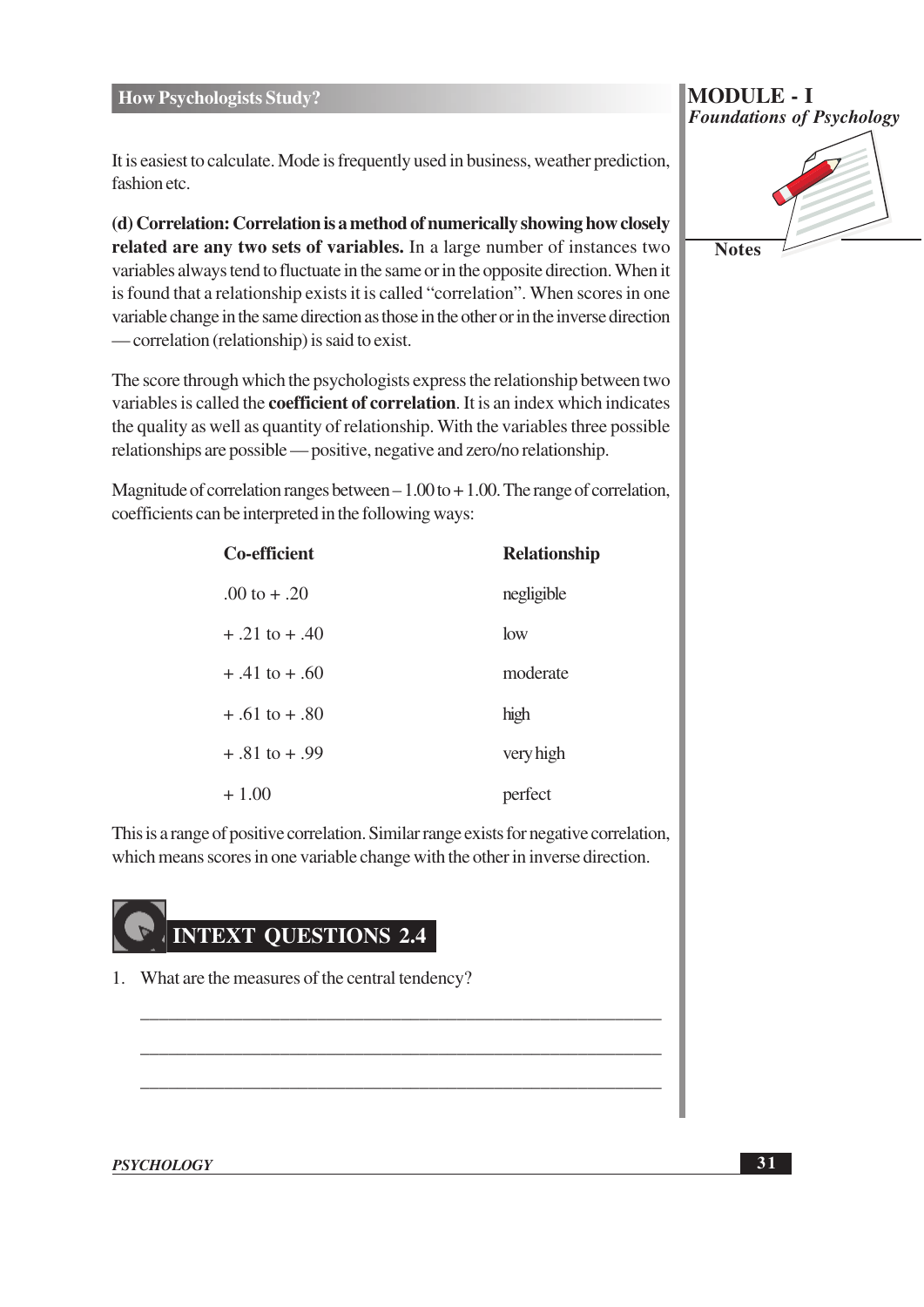

2. What is correlation?

3. How is statistics helpful?

#### **Inferential Statistics**

When an experiment is specifically designed to measure the causal effects between two or more variables, inferential statistics are used. The main purpose of inferential statistics is to draw conclusion/results on the basis of treatment and interpretation of data. There are many types of inferential statistics like 't' test, F-test etc are used for this purpose.

## **WHAT YOU HAVE LEARNT**

- The goals of psychological studies are: descreption, explanation, prediction  $\bullet$ and control.
- Basic research is related to developing theories and applied research deals with problem solving.
- Experiment helps to find the cause and effect relationship. It is observation under controlled conditions.
- An experiment has various parts. It starts with a hypothesis which is the possible explanation. Variables are measurable attributes of objects and people which the experimenter observes, manipulates, and controls.
- There are various steps in the experimental method which have to be followed.  $\bullet$ They are stating the problem, forming of hypotheses, sampling, design of the study, material, controls, instructions, results and discussion, and generalization.
- Non-experimental techniques are used to obtain descriptions of behaviour.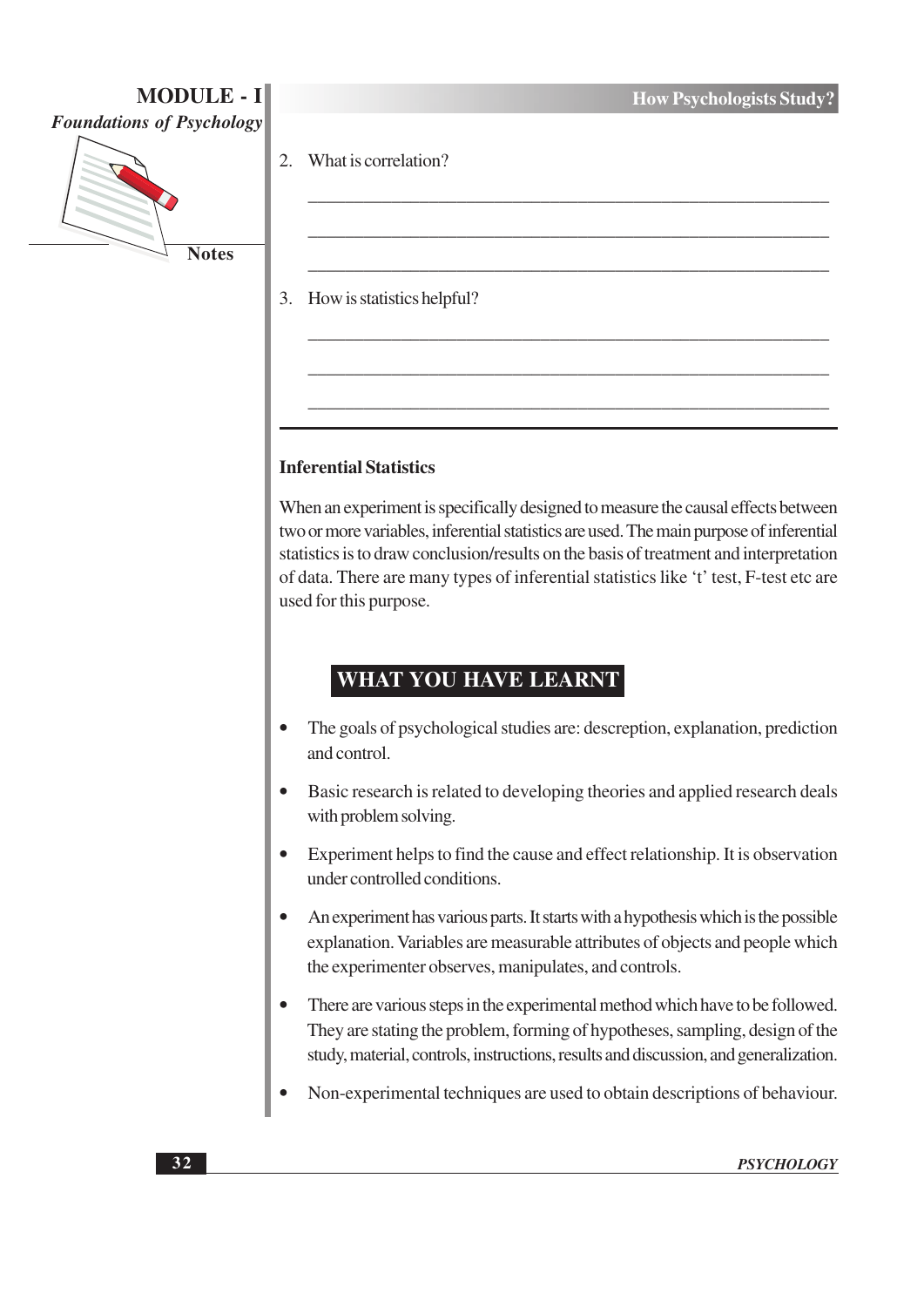#### **How Psychologists Study?**

Some of the techniques are observation, surveys, case study, introspection, correlation etc.

- The psychological tools include questionnaire and interview, psychometric test, projective test/technique.
- $\bullet$ Statistics is used by the psychologists to judge the significance of research results. It is of two types: descriptive and inferential. The descriptive statistics deal with summarizing the data and inferential deal with drawing conclusions about population on the basis of sample.
- Statistical methods which are used to summarize the characteristics of the data are called measures of central tendency. Mean, median, mode and correlation are frequently used descriptive statistics.

# **TERMINAL EXERCISE**

- 1. What are the goals of doing psychological studies?
- 2. What are the different steps in planning an experiment?
- 3. What are the tools used by psychologists in understanding human behaviour?

## **ANSWER TO INTEXT QUESTIONS**

#### $2.1$

1. (a) systematic, unbiased (b) shared, replicted, (c) objective

#### $2.2$

- 1. True
- 2. False
- 3. True
- 4. False

#### $2.3$

1. A variable that has been manipulated by the experimenter to know its effect on dependent variable

2. Descreption, Explanation, Prediction, Control

#### **PSYCHOLOGY**